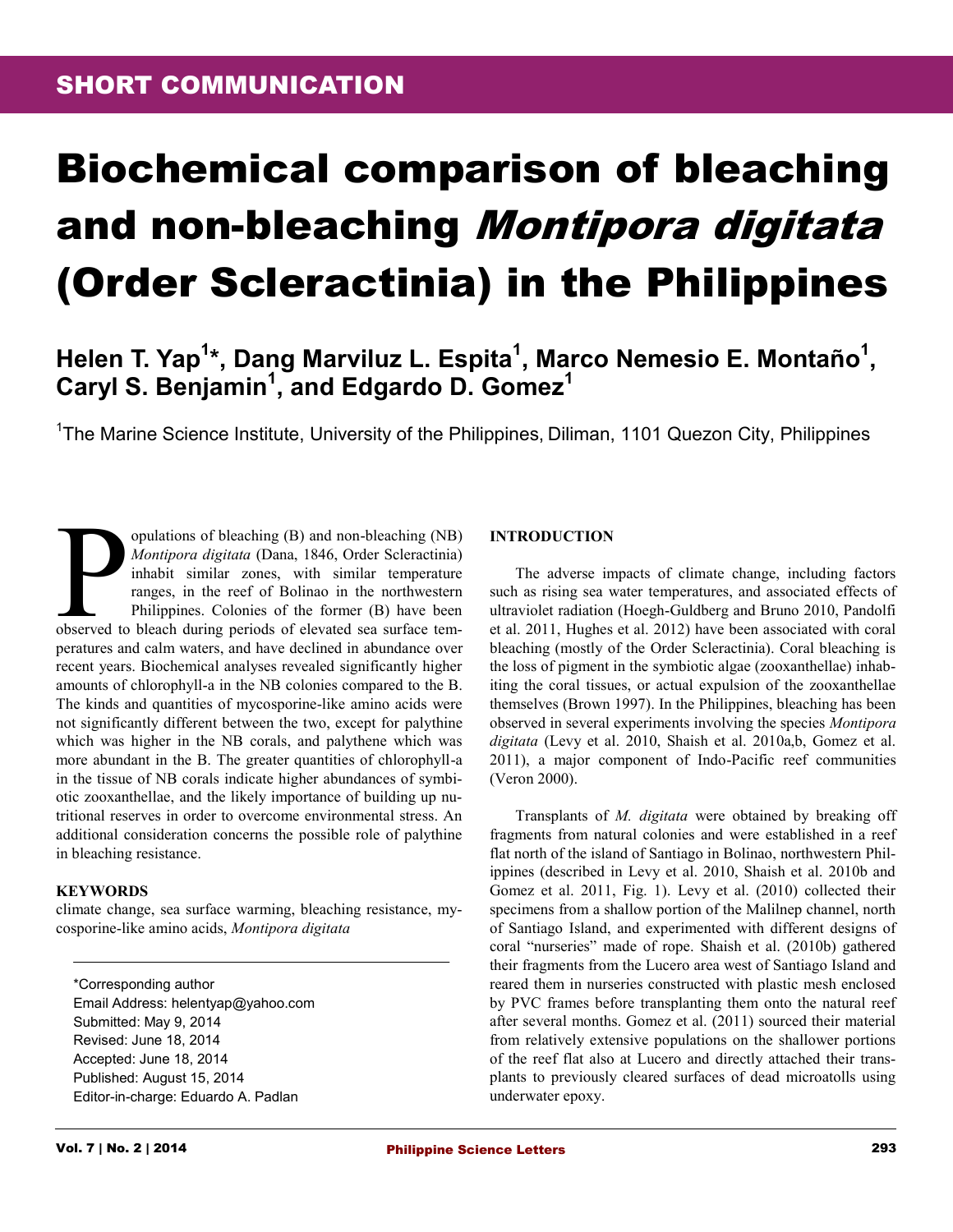

**Figure 1.** Map of study sites.

The majority of the transplants used by Levy et al. (2010) and Shaish et al. (2010b) were observed to bleach during the warming episode of June 2007 (Shaish et al. 2010a), a factor that is believed to have contributed to significant mortality thereafter. The warming was attributed to a combination of elevated seawater temperature, unusually low tide and high levels of irradiance due to clear skies. The colonies used by Gomez et al. (2011) did not bleach over the duration of their experiment which also included the warm summer months. The causes of mortality, as documented by the authors over approximately an annual cycle, included competition with neighboring organisms such as sponges and algae, and predation by invertebrates such as the gastropod *Drupella*.

Coral bleaching is mainly attributed to increases in seawater temperature and/or exposure to ultraviolet (UV) radiation (Brown 1997, Banaszak and Lesser 2009). As previously described by Banaszak and Trench (1995), responses of hostsymbiont systems to UV radiation vary to a great extent and are influenced by other factors such as phenotypic plasticity and the production of protective proteins. For example, corals accumulate water-soluble UV-absorbing compounds (mycosporine-like amino acids or MAAs) (Dunlap and Shick 1998, Lesser 2000, Shick and Dunlap 2002, Shick 2004) that have been characterized specifically as oxocarbonyl- or imino-MAAs and which absorb optimally in the wavelength region of 310-360 nm (Bandaranayake 1998). Part of the function of MAAs in biosynthetic systems is to prevent damage of intracellular UV-sensitive components without interfering with the action of photosynthetically active radiation (PAR) (Banaszak and Trench 1995), mainly absorbing UV radiation and dissipating it as heat (Shick et al. 2000). MAAs are also believed to exhibit antioxidant properties (Dunlap and Shick 1998).

The pathway of MAA biosynthesis was previously reported to be confined to algae, bacteria and fungi (Shick and Dunlap 2002). MAAs in corals were believed to be produced by the symbiotic zooxanthellae inhabiting the coral tissue, and consequently translocated and modified in the host (Dunlap and Chalker 1986). Recent findings indicate that the coral itself is also capable of producing MAAs (Shinzato et al. 2011).

This study reports the biochemical characterization of *M. digitata* colonies collected from populations that have been observed to have higher (B) and lower (NB) bleaching prevalence, respectively, in the reef complex of Bolinao. Specifically, the objective is to determine if there are significant differences between the B and NB corals in terms of levels of chlorophyll-a, protein and mycosporine-like amino acids. It appears that the NB corals are able to resist the detrimental effects of increasing seawater temperature and UV levels, at least within the current range of conditions prevailing in their local habitats.

### **MATERIALS AND METHODS**

#### **Coral collection**

Colonies of bleaching *M. digitata* had become scarce by the time of the present study (October 2009), and could be found only in the area around Malilnep, while the NB colonies were obtained from the Lucero reef flat (Fig. 1).

Fragments of *M. digitata* from 5 B colonies and 5 NB colonies were collected between 1030 and 1130 h in October 2009 from a depth of 1 to 1.5 m from Malilnep and Lucero, respectively (Fig. 1). Three fragments approximately 5 cm in length were carefully broken off by hand from the top of each coral colony. The independent experimental unit was the coral colony, yielding 5 replicates each of B and NB.

The fragments were frozen in liquid nitrogen immediately after collection until ready for processing in the laboratory a few days later. Samples were lyophilized and homogenized into fine powder for use in the analyses. Levels of chlorophyll (chl)-a and protein were expressed on the basis of total weight (g) of each sample, consisting of an entire coral fragment. This representation was considered more accurate than using surface area as a basis, because estimation of the latter is subject to error due to irregularity of the shape of coral branches (Ferrier-Pages et al. 2007).

## **Chloropyhyll-a determination**

A portion of the sample powder was suspended in 90% acetone at 4°C with agitation overnight. Solutions were centrifuged at 3000 rpm and the absorbance of the supernatant was read at 665 and 645 nm. Computation of chl-a concentration followed the formula of Lichtenthaler (1987).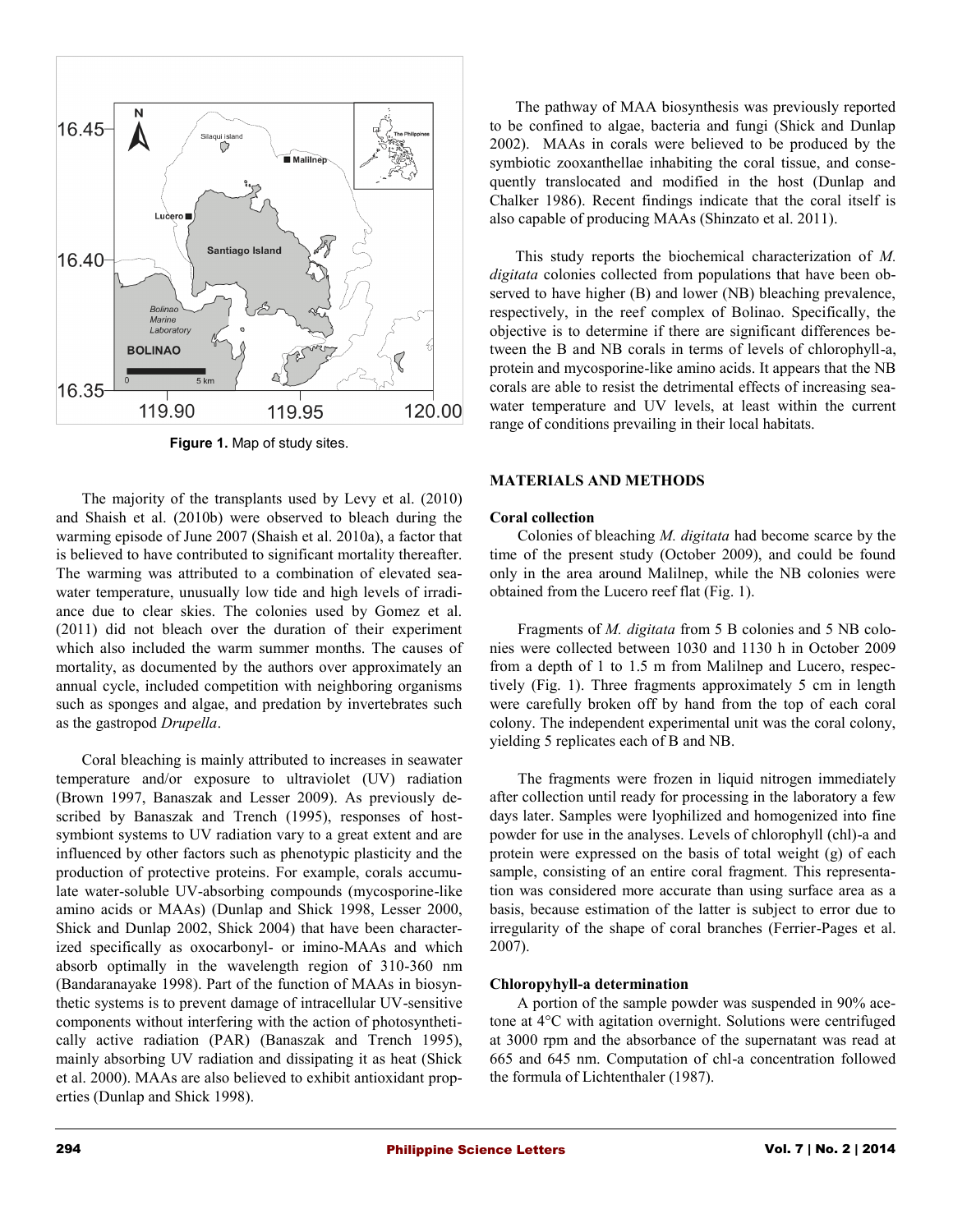#### **Protein determination**

An aliquot of the sample powder was digested for 2 hrs with 1 N NaOH, following a modified method of Lowry et al. (1951). After centrifugation at 3000 rpm, the supernatant was extracted and the absorbance was read at 660 nm against a blank. Known concentrations of bovine serum albumin were used for standard curve calibration.

#### **Mycosporine-like amino acid (MAA) determination**

MAA content analysis was carried out by extraction of the powdered sample in aqueous methanol for 24 h at 25°C with agitation. Samples were centrifuged at 3000 rpm and the bulk of the organic solvent was removed by evaporation *in vacuo*. Extracts were kept at -20°C prior to chromatographic analysis. For the HPLC separation of MAAs, the dried extracts were reconstituted with 25% aqueous methanol and passed through 0.2 μm pore-sized syringe filters. HPLC resolution was carried out using a Shimadzu LC-10AD Liquid Chromatograph with a photodiode detector.

In terms of method optimization using isocratic solvent systems, preliminary trials showed that employing a reversed-phase octadecyl silane (C18) column with a guard precolumn using the same material rendered the best separation of peaks compared to the systems with C8 columns. Elution with 0.2% HOAc in 0.5% MeOH as mobile phase in isocratic mode at 0.7 ml/min flow rate produced peaks with relatively high peak purity. Due to the unavailability of commercial standard MAA compounds for quantification, peak selection and quantification were based on published relative retention times (RRT) detected at wavelengths of maximum absorption (λ). Peak selection and approximation of MAA concentration using published molar extinction coefficients  $(\epsilon, M \text{ cm}^{-1})$  satisfied the criteria of high purity (>0.99985) for both the upper and lower parts of the peaks after integration and baseline correction. RRTs should also fall within  $\pm$  0.5 min of the published values. Table 1 presents corresponding literature values for the quantitative parameters (absorption maximum, molar extinction coefficient, relative retention time [RRT]) of

mycosporine-like amino acids (MAAs) that were extracted in this experiment. Quantities of MAAs were expressed as mmol mg<sup>-1</sup> protein.

#### **Statistical analyses**

Nested analysis of variance (ANOVA, Zar 1984), using treatment x colony as factors, was employed to determine significant differences between B and NB *M. digitata* in terms of chl-a and MAA content. Note that colonies were independent from each other. Data were transformed to satisfy assumptions of normality and homoscedasticity, as follows: fourth-root transformation for chl-a and square-root transformation for MAAs.

A multivariate test, one-way analysis of similarities (ANOSIM) (Clarke 1993, Clarke and Gorley 2001), was used to test for possible significant differences among the treatments (different colonies; B versus NB) in terms of types and quantities of MAAs. A test of similarities in percentages (SIMPER, Clarke 1993) determined which types of MAAs contributed to significant differences or similarities among groups.

#### **RESULTS**

Levels of chl-a and MAAs in bleaching and non-bleaching *M. digitata* are presented in Figures 2 and 3. Amounts of chl-a (Fig. 2) ranged between  $0.0063 \pm 0.00078$  and  $0.0067 \pm 0.00054$ (SD) mg  $g^{-1}$  sample for the B corals, and between 0.0052  $+$ 0.0012 and  $0.0088 \pm 0.00064$  mg g<sup>-1</sup> in the NB corals. Levels of chl-a were significantly higher in NB corals (Table 2A), with significant differences among colonies contributing to a significant treatment x colony interaction term.

There were no statistically significant differences in the total amounts of MAAs per unit weight of protein (expressed as mmol mg-1 protein) between fragments of the B and NB colonies, although there was significant treatment x colony interaction (Table 2B, Fig. 3). An analysis of Similarity Percentages

| <b>MAA</b>                       | <b>Absorption</b><br>Maxima<br>(nm) | <b>Molar Extinction</b><br><b>Coefficient</b><br>$(M cm-1)$ | Reference             | <b>Relative</b><br><b>Retention</b><br>Time<br>(RRT, min) | Reference                    |
|----------------------------------|-------------------------------------|-------------------------------------------------------------|-----------------------|-----------------------------------------------------------|------------------------------|
| Palythine                        | 320                                 | 36200                                                       | Dunlap et al. 1986    | 6.1                                                       | Volkmann and Gorbushina 2006 |
| Palythinol                       | 332                                 | 43500                                                       | Dunlap et al. 1986    | 9.9                                                       | Volkmann and Gorbushina 2006 |
| Shinorine                        | 334                                 | 44700                                                       | Shick and Dunlap 2002 | 5.5                                                       | Volkmann and Gorbushina 2006 |
| Porphyra-334                     | 334                                 | 42300                                                       | Shick and Dunlap 2002 | 8.4                                                       | Volkmann and Gorbushina 2006 |
| Palythene                        | 360                                 | 50000                                                       | Dunlap et al. 1989    | 13.2                                                      | Whitehead and Vernet 2000    |
| Mycosporine-glutaminol           | 310                                 | 25000                                                       | Moliné et al. 2011    | 9.5                                                       | Volkmann and Gorbushina 2006 |
| Mycosporine-glutaminol-glucoside | 310                                 | 25000                                                       | Moliné et al. 2011    | 10.5                                                      | Volkmann and Gorbushina 2006 |
|                                  |                                     |                                                             |                       |                                                           |                              |

**Table 1.** Literature values for the quantitative parameters (absorption maximum, molar extinction coefficient, relative retention time [RRT]) of mycosporine-like amino acids (MAAs).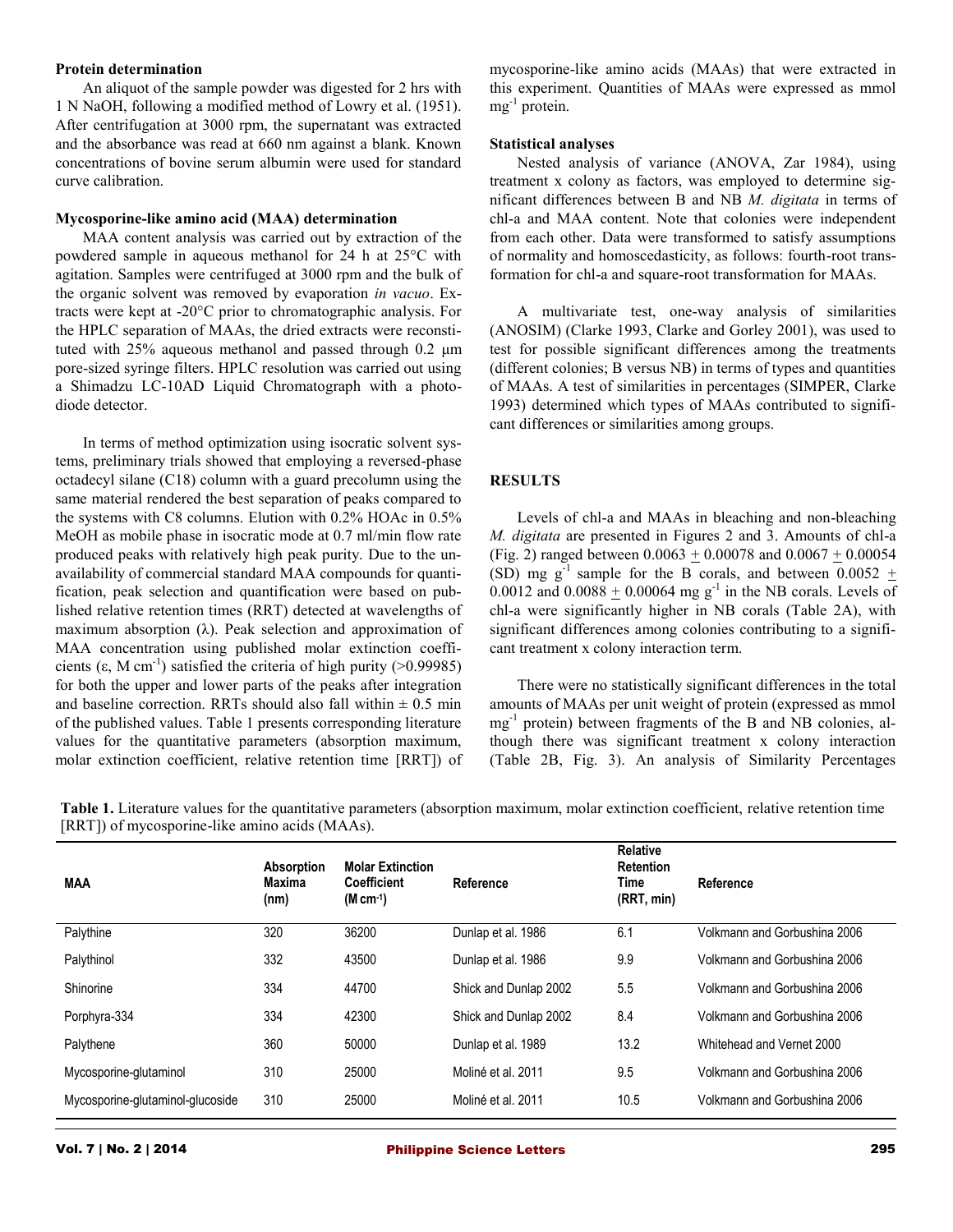

Figure 2. Comparison of chlorophyll-a (mg g<sup>-1</sup>sample) in fragments of bleaching and non-bleaching corals. A fragment group originates from an independent colony, of either a bleaching or non-bleaching variant.



Figure 3. Comparison of the mean MAA concentrations (mmol mg<sup>-1</sup> protein) found in fragments of bleaching and non-bleaching corals.

**Table 2.** Results of nested Analysis of Variance (ANOVA) comparing levels of chlorophyll-a (mg g<sup>-1</sup> sample), and total MAA (mmol mg<sup>-1</sup> protein) in fragments from bleaching  $(B)$  and non-bleaching  $(NB)$  corals.

|  |  |  |  |  | <b>A.</b> Chl-a $(mg g^{-1}$ sample) - fourth root transformed |
|--|--|--|--|--|----------------------------------------------------------------|
|--|--|--|--|--|----------------------------------------------------------------|

| .                |    |            |            |         |               |  |
|------------------|----|------------|------------|---------|---------------|--|
|                  | Df | Sum Sq     | Mean Sq    | F value | <i>P</i> (>F) |  |
| Treatment        |    | $5.31F-06$ | $5.31F-06$ | 5.704   | 0.0269        |  |
| Treatment:Colony |    | 3.08E-05   | 3.85E-06   | 4.132   | 0.00474       |  |
| <b>Residuals</b> | 20 | 1.86E-05   | 9.31E-07   |         |               |  |

| <b>B.</b> Total MAA (mmol $mg^{-1}$ protein) - square root transformed |  |  |
|------------------------------------------------------------------------|--|--|
|                                                                        |  |  |

| $\mathbf{D}$ . Tom $\mathbf{m}$ $\mathbf{m}$ is a sequence of $\mathbf{m}$<br>$\log$ aar $\sigma$ root transformed |    |        |         |         |        |  |
|--------------------------------------------------------------------------------------------------------------------|----|--------|---------|---------|--------|--|
|                                                                                                                    | Df | Sum Sa | Mean Sɑ | F value | P (>F) |  |
| Treatment                                                                                                          |    | 0.1304 | 0.13037 | 2.217   | 0.1521 |  |
| Treatment:Colony                                                                                                   |    | 1.4196 | 0.17744 | 3.017   | 0.0215 |  |
| Residuals                                                                                                          | 20 | 1.1762 | 0.05881 |         |        |  |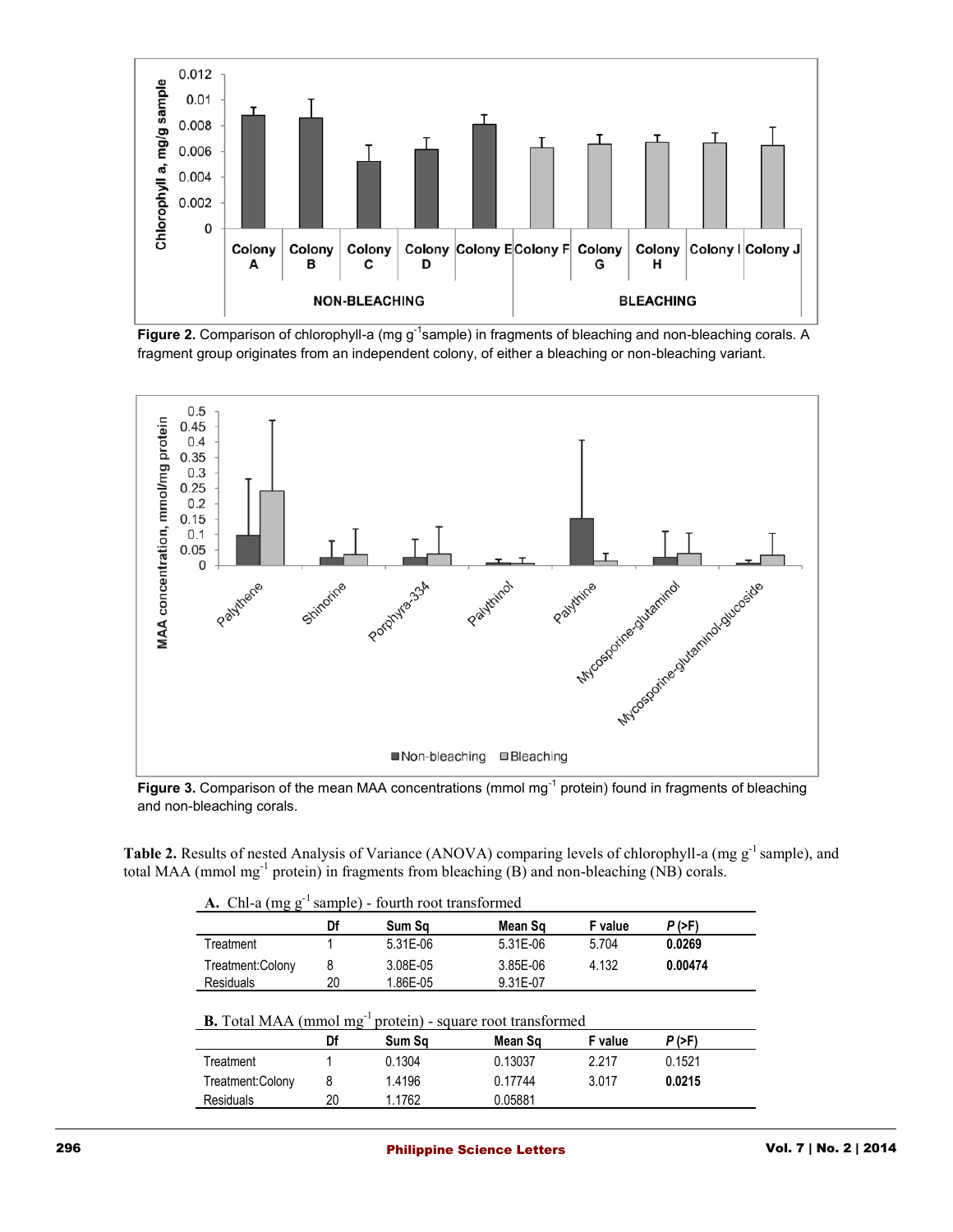

PLATE. *Montipora digitata* in Bolinao, Pangasinan, Philippines. Non-bleaching (left) and bleaching (right) variants during a nonbleaching episode (photo by A. Punongbayan).

(SIMPER, Clarke 1993) revealed that the B and NB corals differed only with respect to the MAA compounds, palythene (contributing 42.3% to the between-treatment differences) and palythine (contributing 19.7%). Palythene occurred in higher amounts in the B corals, while palythine was more abundant in the NB.

# **DISCUSSION**

The bleaching *M. digitata* contained significantly lower levels of chl-a per unit weight of sample than the non-bleaching colonies. The levels of MAAs per mg of protein were not significantly different between B and NB corals. A somewhat different result was obtained by Edmunds et al. (2003) on *Montastrea franksi* in Florida, where colonies under varying degrees of bleaching still exhibited similar levels of protein, MAAs and other parameters included under "tissue composition." In contrast, Yakovleva and Hidaka (2009) found differences in the composition and quantity of MAAs between different color morphs of *Galaxea fascicularis* in Okinawa, Japan.

All colonies were collected within the same time of the day on the same date in October 2009 which was a non-bleaching year. Conditions were not stressful for the corals at the time of collection. Nevertheless, colonies from Malilnep that are known to bleach had declined significantly in abundance by the time of sampling.

Unpublished records of water temperature (R. Villanueva, the Marine Science Institute), obtained using an *in situ* sensor (model HOBO Water Temp Pro v2, Onset Corp.) from March 2011 to December 2013, indicate almost identical ranges for both Lucero and Malilnep. Values lay between 27°C (cool months) and 32° (warm months). It is reasonable to assume that these temperature trends reflect what has prevailed over the recent history of the two sites, including when populations of both B and NB corals were thriving and served as source material for the various experiments described here (Levy et al. 2010, Shaish et al. 2010a,b, Gomez et al. 2011). Hence, the differences in biochemical composition of the B and NB corals could not be ascribed to different temperature histories.

Based on appearance, both types of corals belong to the same species (see Plate) though genetic analyses were not performed to confirm this.

Since levels of MAAs per mg of protein did not differ significantly between the B and NB colonies, what appears to be the main factor distinguishing them is their metabolic status at the time of collection as indicated by the total amount of chl-a in their tissues (significantly higher in the NB corals). The results of this study point to the possible importance of the nutritional status of the coral and its associated symbiotic algae in contributing to its resilience to environmental stress.

An additional possible explanation lies in the kinds of MAAs found in the B and NB colonies. The calculated concentrations of the suite of MAAs observed in both bleaching and non-bleaching *M. digitata* showed no significant statistical variation except for palythene (higher in B) and palythine (more abundant in NB). In a controlled experiment involving increasing UV exposure in the Caribbean coral *Porites furcata*, levels of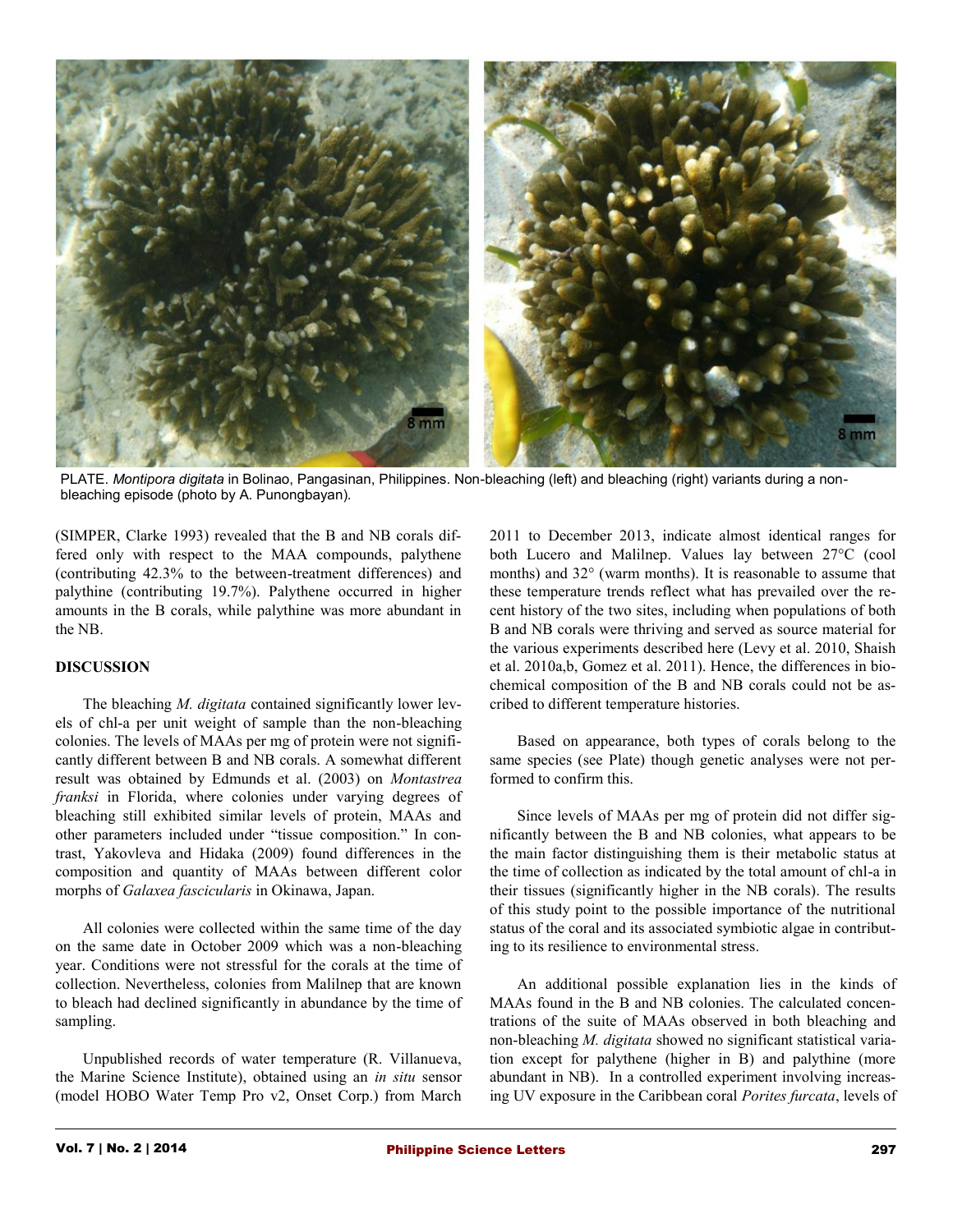palythine were found to have tripled after 128 days (Torres-Perez and Armstrong 2012). Its maximum wavelength of absorption, 320 nm, suggests optimal absorption in the region of UV-B radiation (290-320 nm).

For future investigations, genetic characterization of coral species that show different susceptibilities to bleaching would be useful to determine, among others, the enzymes that are upregulated upon exposure to stress conditions. Genotypic profiling of the symbiotic zooxanthellae should accompany that of the host corals.

# **ACKNOWLEDGEMENTS**

The authors are grateful to A. Banaszak for helpful comments on an earlier version of the manuscript. This study was funded by the Coral Reef Targeted Research and Capacity Building for Management Programme of the Global Environment Facility/World Bank (GEF/WB). The authors thank Dr. R.M. Dizon and R. de Guzman for their help in the field. Dr. R.D. Villanueva kindly shared unpublished data from his Marine Science Institute (MSI) in-house project "BARC Health" on water temperature over the last 3 years from the Lucero and Malilnep locations in Bolinao. This is MSI contribution number 431.

# **CONFLICTS OF INTEREST**

None.

# **CONTRIBUTIONS OF INDIVIDUAL AUTHORS**

HTY conceptualized the study and research design, and led the writing of the manuscript. DMLE analyzed the samples and contributed portions of the manuscript and literature review. MNEM supervised the methodological approach, contributed to the design of the study and provided ideas for the manuscript. CSB helped collect the coral samples, performed the statistical analyses and contributed to the review of literature. EDG was overall research program leader, solicited financial support for the study and contributed ideas for the research.

# **REFERENCES**

- Banaszak AT, Lesser MP. Effects of solar ultraviolet radiation on coral reef organisms. Photochem Photobiol Sci 2009; 8:1276-1294.
- Banaszak AT, Trench RK. Effects of ultraviolet (UV) radiation on marine microalgal-invertebrate symbioses. II. The synthesis of mycosporine-like amino acids in response to exposure to UV in *Anthopleura elegantissima* and *Cassiopeia xamachana.* J Exp Mar Biol Ecol 1995; 194:233-250.
- Bandaranayake WM. Mycosporines: are they nature's sunscreens? Nat Prod Rep 1998; 15:159-172.
- Brown BE. Coral bleaching: causes and consequences. Coral Reefs 1997; 16:S129-S138.
- Clarke KR. Non-parametric multivariate analyses of changes in

community structure. Aust J Ecol 1993; 18:117-143.

- Clarke KR, Gorley RN. PRIMER v5: user manual/tutorial. Ply mouth: PRIMER-E, 2001.
- Dunlap WC, Chalker BE. Identification and quantification of near-UV absorbing compounds (S-320) in a hermatypic scleractinian. Coral Reefs 1986; 5:155-159.
- Dunlap WC, Chalker BE, Oliver JK. Bathymetric adaptations of reef-building corals at Davies Reef, Great Barrier Reef, Australia. III UV-B absorbing compounds. J Exp Mar Biol Ecol 1986; 104:239-248.
- Dunlap WC, Shick JM. Ultraviolet radiation-absorbing mycosporine-like amino acids in coral reef organisms: a biochemical and environmental perspective. J Phycol 1998; 34:418-430.
- Dunlap WC, Williams DM, Chalker BE, Banaszak AT. Biochemical photoadaptation in vision: UV-absorbing pigments in fish eye tissues. Comp Biochem Physiol 1989; 93B:601-607.
- Edmunds PJ, Gates RD, Gleason DF. The tissue composition of *Montastrea franksi* during a natural bleaching event in the Florida Keys. Coral Reefs 2003; 22:54-62
- Ferrier-Pages C, Richard C, Forcioli D, Allemand D, Pichon M, Shick JM. Effects of temperature and UV radiation increases on the photosynthetic efficiency in four scleractinian coral species. Biol Bull 2007; 213:76-87.
- Gomez ED, Yap HT, Cabaitan PC, Dizon RM. Successful transplantation of a fragmenting coral, *Montipora digitata*, for reef rehabilitation. Coast Manage 2011; 39:556-574.
- Hoegh-Guldberg O, Bruno JF. The impact of climate change on the world's marine ecosystems. Science 2010; 328:1523 -1528.
- Hughes TP, Baird AH, Dinsdale EA, Moltschaniwskyj NA, Pratchett MS, Tanner JE, Willis BL. Assembly rules of reef corals are flexible along a steep climatic gradient. Curr Biol 2012; 22:736-741.
- Lesser MP. Depth-dependent photoacclimatization to solar ultraviolet radiation in the Caribbean coral *Montastraea faveolata*. Mar Ecol Progr Ser 2000; 192:137-151.
- Levy G, Shaish L, Haim A, Rinkevich B. Mid-water rope nursery - testing design and performance of a novel reef restoration instrument. Ecol Eng 2010; 36:560-569.
- Lichtenthaler HK. Chlorophylls and carotenoids: pigments of photosynthetic biomembranes. Method Enzymol 1987; 148:350-382.
- Lowry OH, Rosebrough NJ, Farr AL, Randall RJ. Protein measurement with the Folin phenol reagent. J Biol Chem 1951; 193:265-275.
- Moliné M, Arbeloa EM, Flores MR, Libkind D, Farías ME, Bertolotti SG, Churio MS, van Broock MR. UVB photoprotective role of mycosporines in yeast: photostability and antioxidant activity of mycosporine-glutaminolglucoside. Radiat Res 2011; 175:44-50.
- Pandolfi JM, Connolly SR, Marshall DJ, Cohen AL. Projecting coral reef futures under global warming and ocean acidification. Science 2011; 333:418-422.
- Shaish L, Levy G, Katzir G, Rinkevich B. Coral reef restoration (Bolinao, Philippines) in the face of frequent natural catastrophes. Restor Ecol 2010a; 18:285-299.
- Shaish L, Levy G, Katzir G, Rinkevich B. Employing a highly